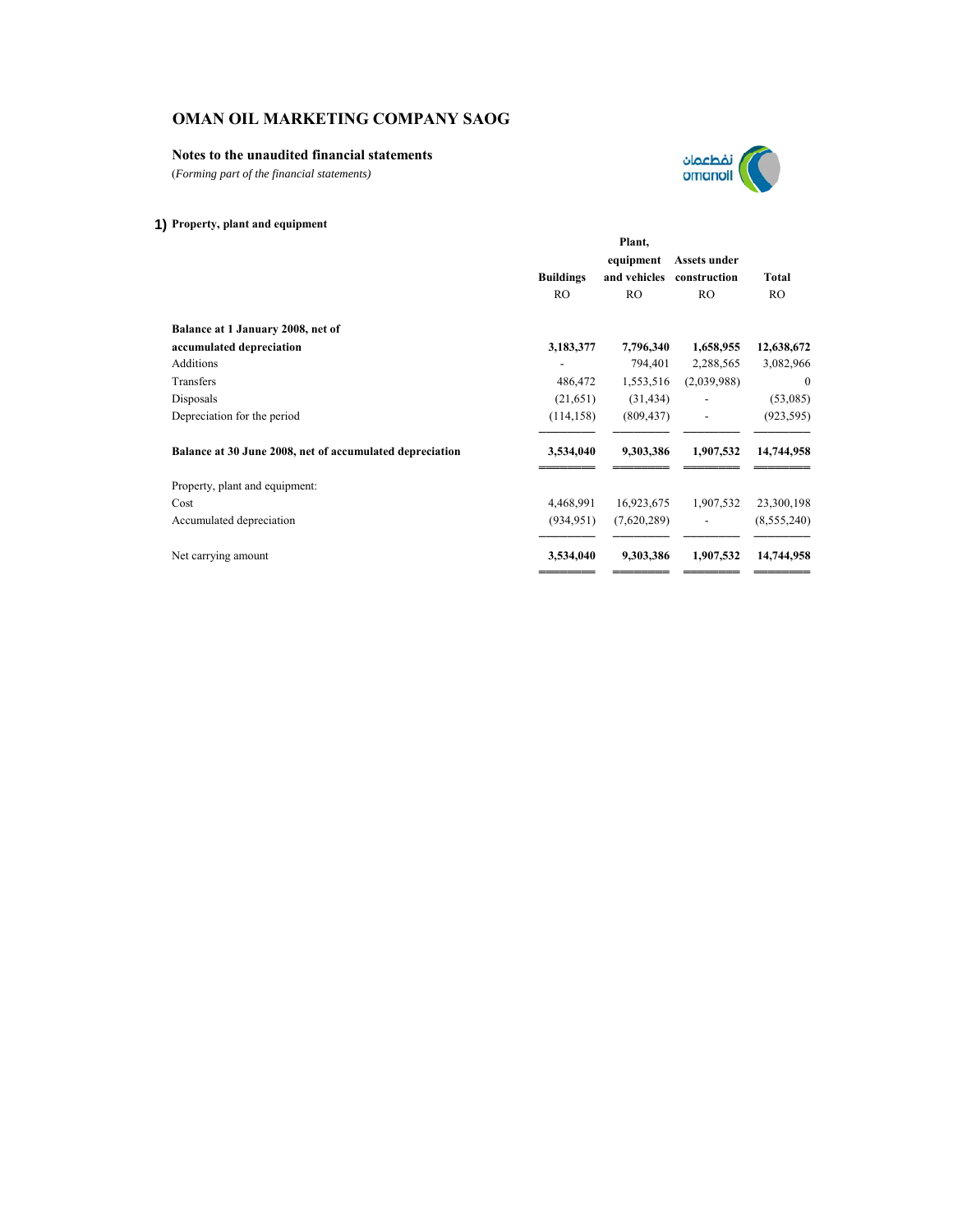**Notes to the unaudited financial statements**

(*Forming part of the financial statements)*



| 2) Inventories                         |                         |                         |                         |
|----------------------------------------|-------------------------|-------------------------|-------------------------|
|                                        | 30/06/2008<br><b>RO</b> | 30/06/2007<br><b>RO</b> | 31/12/2007<br><b>RO</b> |
| Oil and lubricants                     | 1,919,075               | 2,024,676               | 3,422,898               |
| <b>Stores</b>                          | 7,497                   | 11,354                  | 7,497                   |
|                                        | 1,926,572               | 2,036,030               | 3,430,395               |
| 3) Accounts receivable and prepayments |                         |                         |                         |
|                                        | 30/06/2008              | 30/06/2007              | 31/12/2007              |
|                                        | R <sub>O</sub>          | R <sub>O</sub>          | <b>RO</b>               |
| Trade receivables                      | 16,766,117              | 15,587,675              | 14,135,898              |
| Less: impairment provision             | (865, 416)              | (1,416,979)             | (954, 848)              |
|                                        | 15,900,701              | 14,170,696              | 13,181,050              |
| Amounts due from related parties       | 36,032                  | 36,863                  | 644,944                 |
| Other receivables                      | 373,997                 | 330,356                 | 306,349                 |
| Prepaid expenses                       | 1,072,882               | 918,565                 | 1,187,046               |
|                                        | 17,383,612              | 15,456,480              | 15,319,389              |
|                                        |                         |                         |                         |

## **Accounts receivable and prepayments**

Changes to the level of impairment provision for trade accounts receivable during the period are as follows

|                                         | 30/06/2008<br>RO | 30/06/2007<br>RO | 31/12/2007<br><b>RO</b> |
|-----------------------------------------|------------------|------------------|-------------------------|
| Balance at 1 January                    | 954,848          | 1,028,329        | 1,028,329               |
| Written back/provided during the period | (58, 551)        | 388,702          | (73, 367)               |
| Written off during the period - net     | (30, 881)        | (52)             | (114)                   |
| Balance at 31 December                  | 865,416          | 1,416,979        | 954,848                 |
|                                         |                  |                  |                         |

# **4) Number of Shares**

|                                                                  | 30/06/2008              | 30/06/2007<br>Number of shares Number of shares Number of shares | 31/12/2007              |
|------------------------------------------------------------------|-------------------------|------------------------------------------------------------------|-------------------------|
| 3,225,000 Multi-vote shares of RO 0.1 each                       | 3,225,000               | 3,225,000                                                        | 3,225,000               |
| 61,275,000 Ordinary shares of RO 0.1 each                        | 61,275,000              | 61,275,000                                                       | 61,275,000              |
|                                                                  | 64,500,000              | 64,500,000                                                       | 64,500,000              |
|                                                                  | 30/06/2008              | 30/06/2007<br>Number of shares Number of shares Number of shares | 31/12/2007              |
| Oman Oil Company SAOC - Multi-vote shares<br>$-$ Ordinary shares | 3,225,000<br>28,380,000 | 3,225,000<br>28,380,000                                          | 3,225,000<br>28,380,000 |
|                                                                  | 31,605,000              | 31,605,000                                                       | 31,605,000              |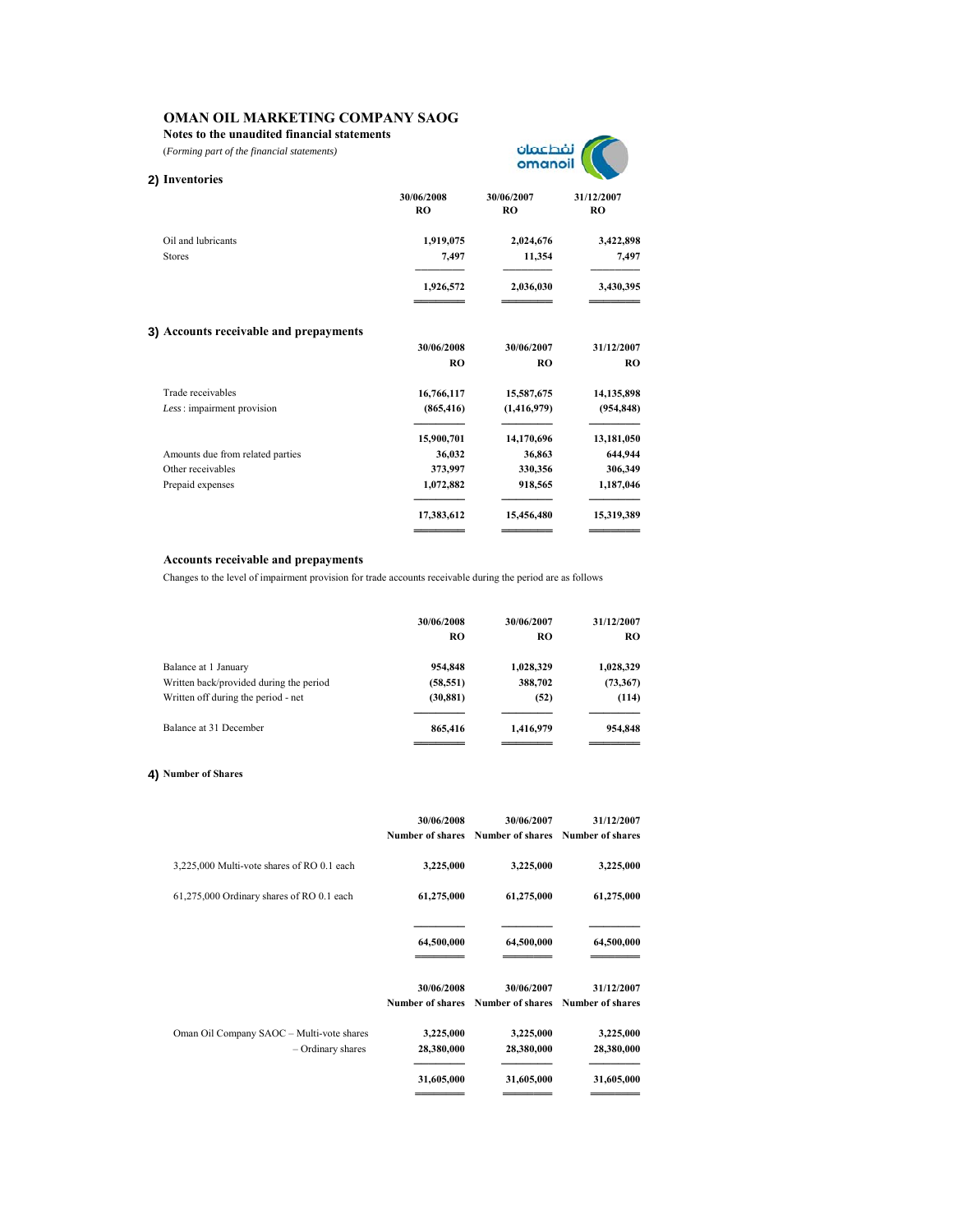**Notes to the unaudited financial statements**

(*Forming part of the financial statements)*

| (Forming part of the financial statements)                                              |                         |                         |                         |
|-----------------------------------------------------------------------------------------|-------------------------|-------------------------|-------------------------|
| 5) Employee's end of service benefits                                                   |                         |                         |                         |
|                                                                                         | 30/06/2008<br><b>RO</b> | 30/06/2007<br>RO        | 31/12/2007<br><b>RO</b> |
| Movements in the liability recognised in the balance sheet are as follows:              |                         |                         |                         |
| Accrual as at 1 January                                                                 | 329,806                 | 335,327                 | 335,326                 |
| Accrued during the period                                                               | 40,877                  | 33,444                  | 45,752                  |
| End of service benefits paid / adjustment                                               | (126, 615)              | $\bf{0}$                | (51, 272)               |
| Accrual as at 30 June                                                                   | 244,068                 | 368,771                 | 329,806                 |
| 6) Accounts payable and accruals                                                        |                         |                         |                         |
|                                                                                         | 30/06/2008              | 30/06/2007              | 31/12/2007              |
|                                                                                         | <b>RO</b>               | <b>RO</b>               | RO                      |
| Trade accounts payable                                                                  | 13,857,467              | 10,958,307              | 14,510,619              |
| Accrued expenses                                                                        | 1,763,105               | 1,196,505               | 3,047,202               |
| Directors' remuneration                                                                 | 33,750                  | 33,750                  | 75,000                  |
| Other payables                                                                          | (68, 372)               | 124,074                 |                         |
|                                                                                         | 15,585,950              | 12,312,636              | 17,632,821              |
| 7) Income tax                                                                           |                         |                         |                         |
|                                                                                         | 30/06/2008<br><b>RO</b> | 30/06/2007<br><b>RO</b> | 31/12/2007<br>RO        |
|                                                                                         |                         |                         |                         |
| Current liability:<br>Current period                                                    | 440,000                 | 304,000                 | 778,000                 |
| Prior years                                                                             | 36,245                  | 89,815                  | 56,038                  |
|                                                                                         | 476,245                 | 393,815                 | 834,038                 |
| Income statement:                                                                       |                         |                         |                         |
| Current period                                                                          | 440,000                 | 304,000                 | 778,000                 |
| Reversal of excess tax provision relating to earlier years                              | 0                       | $\bf{0}$                | (33,777)                |
| Deferred tax asset relating to the origination and reversal of<br>temporary differences | $\bf{0}$                | $\bf{0}$                | 16,933                  |
|                                                                                         |                         |                         |                         |
|                                                                                         | 440,000                 | 304,000                 | 761,156                 |
| Deferred tax asset:                                                                     |                         |                         |                         |
| At 1 January                                                                            | 46,048                  | 62,981                  | 62,981                  |
| Movement for the period                                                                 | 0                       | $\bf{0}$                | (16, 933)               |
| At 30 June                                                                              | 46,048                  | 62,981                  | 46,048                  |
|                                                                                         |                         |                         |                         |